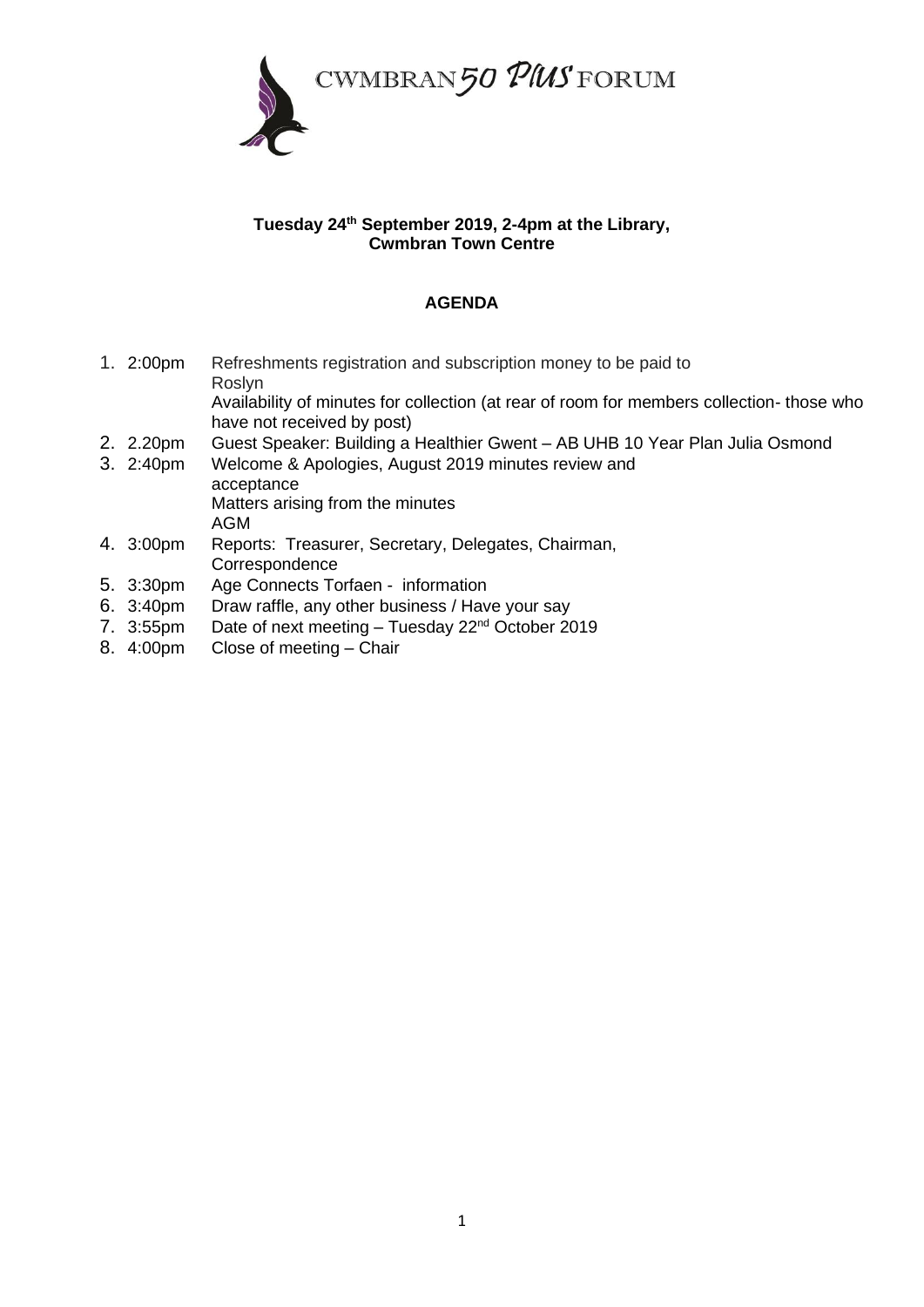## **Date: Tuesday 27th August 2019 Venue: Cwmbran Library**

| Date: Tuesday Zi "" August Zu 19 |                                      |                         | venue: Cwrnoran Library |
|----------------------------------|--------------------------------------|-------------------------|-------------------------|
| <b>Present:</b>                  | <b>Chair: Patricia Parsons (PP)</b>  | Jane Dorsett            | Dorothy Phillips        |
|                                  | <b>Vice Chair: Toni Hayes (TH)</b>   | <b>Audrey Donoghue</b>  | <b>Muriel Price</b>     |
|                                  | <b>Secretary: Walter Harris (WH)</b> | Sheila Gummery          | Evelyn Trumper          |
|                                  | Treasurer: Roslyn Chamberlain        | Maureen Guppy           | Pat Walkley             |
|                                  | (RC)                                 | <b>Richard Guppy</b>    | <b>Avril Weaver</b>     |
|                                  | <b>Bridget Barnes</b>                | Roger Hayes             | Kit Welbirg             |
|                                  | Dawn Bevan                           | Sylvia Hoad             | <b>Maureen Williams</b> |
|                                  | <b>Carol Briffett</b>                | Olive Jenkins           | Janet Vaughan           |
|                                  | <b>Rosemary Butler</b>               | Jean Jones              |                         |
|                                  | Irene Gunningham                     | Delene Leak             |                         |
|                                  | Paul Davey                           | Ann Parish              |                         |
|                                  | Mary Davey                           | Barbara Parry           |                         |
|                                  |                                      |                         |                         |
| In attendance:                   | Age Connects Torfaen -               | Melanie Faulkner        |                         |
|                                  | <b>TCBC</b>                          | David Daniels           |                         |
|                                  | <b>Engagement Support</b>            | Kathy Lye               |                         |
|                                  | Coordinator, Age Cymru               |                         |                         |
|                                  |                                      |                         |                         |
| <b>Apologies:</b>                | Steve Honeywill (TCBC)               | <b>Bryan McDowell</b>   |                         |
|                                  | Angela Day                           | <b>Shirley McDowell</b> |                         |
|                                  | Bryan Day                            | Margaret Oleman         |                         |
|                                  | Verlie Crandon                       | Doreen Smith            |                         |
|                                  | Don Jones                            | Margaret Stubbington    |                         |
|                                  |                                      |                         |                         |

| Agenda       | <b>Minutes</b>                                                                                                                                                                                                                                                                                                                                                                                                                                                                                                                                                                                                                                                                                                                                                                                                                                                                                                                                                                                                                                                                                                                                                                                                                                                                                                         | <b>Action</b> |
|--------------|------------------------------------------------------------------------------------------------------------------------------------------------------------------------------------------------------------------------------------------------------------------------------------------------------------------------------------------------------------------------------------------------------------------------------------------------------------------------------------------------------------------------------------------------------------------------------------------------------------------------------------------------------------------------------------------------------------------------------------------------------------------------------------------------------------------------------------------------------------------------------------------------------------------------------------------------------------------------------------------------------------------------------------------------------------------------------------------------------------------------------------------------------------------------------------------------------------------------------------------------------------------------------------------------------------------------|---------------|
| item         |                                                                                                                                                                                                                                                                                                                                                                                                                                                                                                                                                                                                                                                                                                                                                                                                                                                                                                                                                                                                                                                                                                                                                                                                                                                                                                                        |               |
| 1.           | Welcome and apologies for absence<br>Chair called the meeting to commence at 2.20pm. PP welcomed all, confirmed that<br>subscriptions had been paid and that raffle tickets had been given to participating<br>members. PP also welcomed new member, Janet Vaughan, David Daniels, TCBC<br>and Guest Speaker, Kathy Lye from Age Cymru.<br>David Daniels, TCBC introduced himself as the new Older Peoples Champion at<br>TCBC. He has previously been a member of Adult Services and Housing within<br>TCBC. His new role is to oversee services, take opinions and highlight issues from<br>older members of the Community.                                                                                                                                                                                                                                                                                                                                                                                                                                                                                                                                                                                                                                                                                          |               |
| $\mathbf{2}$ | Guest Speaker: Kathy Lye, Engagement Support Coordinator, Age Cymru<br>Chair welcomed Kathy to the Forum. Kathy began her presentation by introducing<br>herself as Engagement Support Coordinator for Age Cymru based in Cardiff. She<br>went on to explain that Age Cymru is a national charity for older people in Wales.<br>They were formed from the merger of Age Concern Cymru and Help the Aged in<br>Wales during 2009. Their aim is to work to develop and deliver positive change with<br>and for older people with a vision for an Age Friendly Wales and a mission to make<br>life better for older people; no barriers, good health, no discrimination, independent<br>living. Age Cymru work with their partners across Wales and the UK. Local Age<br>Cymru partners deliver direct services to older people throughout Wales. These<br>partners are six local concerns; Age Cymru Ceredigion, Age Cymru Gwent, Age<br>Cymru Gwynedd a Môn, Age Cymru Powys, Age Cymru Sir Gâr and Age Cymru<br>West Glamorgan.<br>Age Cymru Enterprises sell products and services specifically designed to support<br>older people. These are:-<br>1. Insurance – home insurance, travel insurance, car insurance, breakdown<br>cover.<br>2. Independent living - stairlifts, personal alarms, hearing aids, bathing |               |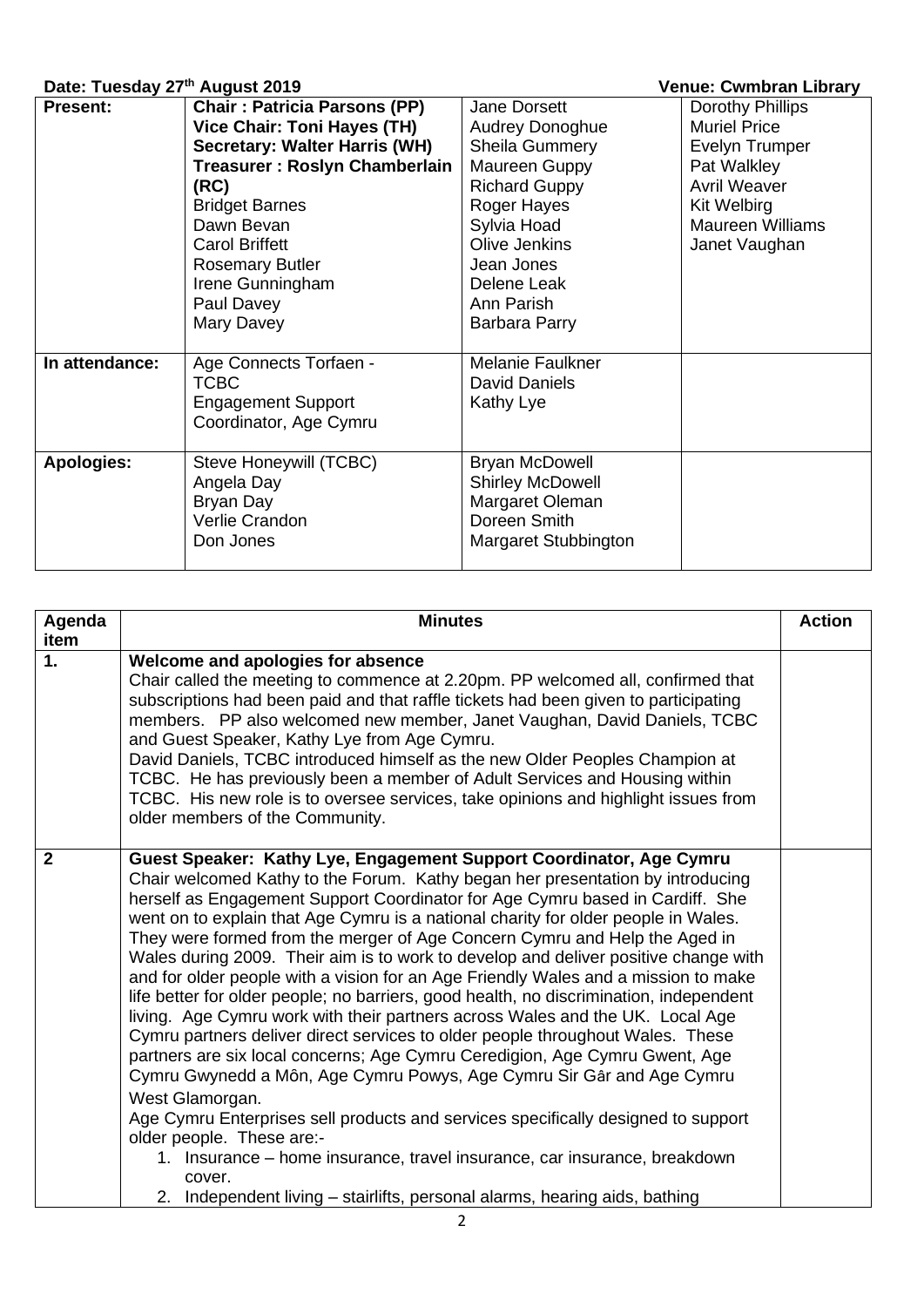adaptions, adjustable beds, incontinence products.

3. Financial services – funeral plans, equity release, legal services.

Age Cymru Enterprises can be contacted on 0800 652 9221. They cover the whole of Wales and there is no upper age limit.

Age UK, Age Scotland and Age NI join with Age Cymru to develop polices and priorities that are consistent across the UK. All the partner organisations work under a common brand.

Age Cymru offer an Information and Advice line that is a free, bilingual telephone service providing confidential and expert advice. They are open from 9am to 5pm Monday to Friday and can be contacted by calling 08000 223 444. Alternatively, an email enquiry can be made via [advice@agecymu.org.uk](mailto:advice@agecymu.org.uk) More than 100 bilingual guides and fact sheets on a wide range of age-related topics are published by Age Cymru.

Kathy then outlined Age Cymru's work.

**Policy** - which works alongside the Welsh Government and Local Authorities:-

- 1. Creating an age friendly Wales.
- 2. No-one should have no-one tackling loneliness and isolation in Wales.
- 3. Policy statements and consultation responses.
- 4. Policy publications.
- 5. Policy networks and partnership working with WASP and Age Alliance Wales.

**Engagement** - Kathy advised that Age Cymru work with the following organisations:-

- 1. Welsh Senate for Older People umbrella organisation for any older people's group in Wales.
- 2. National Pensioners Convention Wales Region of NPC UK, members can be older people's groups or individuals.
- 3. Active Wales Branch focused organisation established in the 1930's, membership is made up of local social groups.
- 4. Pensioners Forum Wales Forum for representatives of retired members groups, unions and national pensioner organisations such as Trade Unions and transport "Freedom" passes. The Forum have also provided a booklet of useful contact numbers for Information and Advice Services and Kathy advised that these were available for collection after the meeting.
- 5. Cymru Older People's Alliance (COPA) an alliance of representatives from local 50+ campaigning Forums.

## **Healthy Ageing**

- 1. Low Impact Functional Training (LIFT) a series of activities and games designed to get older people taking part in physical activity in their local community.
- 2. Nordic Walking one of Europe's fastest growing forms of physical activity and a great way of staying healthy.
- 3. Tai Chi found to improve health and well-being and is an activity that involves the mind, breath and movement to create a clam and natural balance of energy. It also helps to loosen joints and strengthen joints and muscles. Tai Chi also helps to rejuvenate body, mind and spirit, improve concentration as well as helping with blood pressure problems and improving balance.
- 4. Ageing Well in Wales helps people over 50 make positive lifestyle choices and stay healthy and active. They run annual campaigns such as "Spread the Warmth", falls awareness, flu jabs and shingles.
- 5. Gwanwyn Age Cymru's national Spring Festival celebrating older age as a time of opportunity for renewal, growth and creativity. It offers older people the opportunity to participate in the Arts. Fifty grants of £500 are issued each year to local organisations across Wales.
- 6. CARTrefu an innovative art participatory project involving 122 care homes and their staff, residents and families aiming to improve access to arts experiences. This project has been shown to have a big impact on Dementia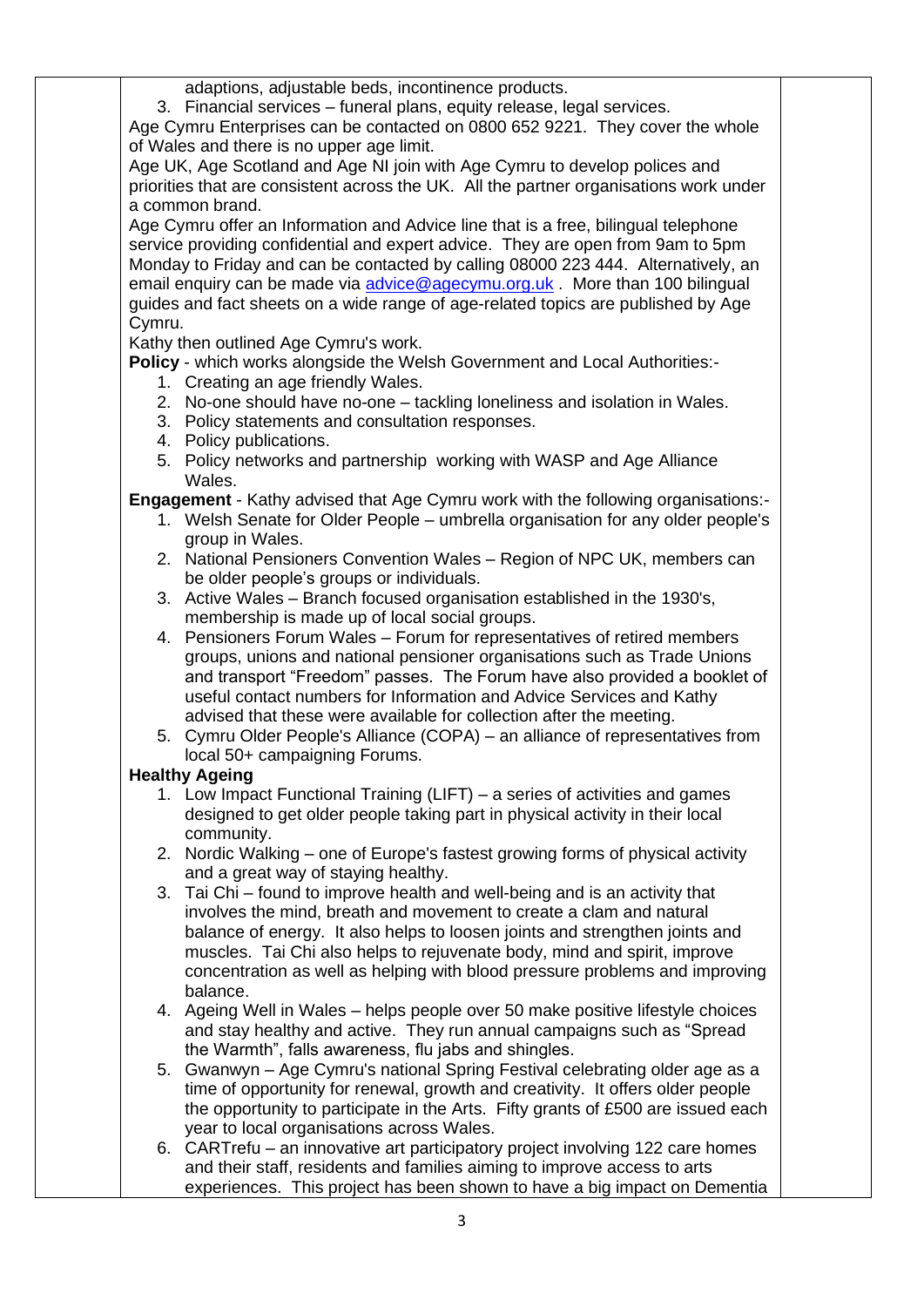suffers.

7. Project 360° - A Wales wide partnership project involving Age Alliance Wales and the veteran's charity Woody's Lodge. It supports older veterans from any of the armed forces including reservists or those from the merchant navy who were part of a military operation. The project began in 2017 and in funded by the Aged Veterans Fund until March 2020. The overall aim is to improve health and social services for military veterans through the project partners.

8. Golden Thread Advocacy Project – Advocacy means having a voice and having representation. The Golden Thread Advocacy Project is funded by the Welsh Government and is being delivered in partnership with Age Connects and Diversity Cymru. Golden Thread supports local authorities in implementing Part 10 (Advocacy) of Social Services and Well Being Wales Act 2014. Golden Thread covers advocacy for all adults over 18 to engage in the development of their own well-being. They also organise the National Network for Advocacy in Wales promoting a quality service for people in Wales.

This completed Kathy's presentation and she opened discussions up to the Forum for any questions.

**Question:** Is there any contention between Age Cymru and Age Connects Torfaen? **Response:** We do not work in competition but in partnership. If Age Cymru were attending an event also attended by ACT they would advise them of this and vice versa.

**Question:** There has been some confusion around what action needs to be taken when renewing bus passes. I have been asked to complete forms and then told that I don't need to as the pass will be renewed automatically.

**Response:** If this is connected with the change to contactless passes, I believe it depends on each local authority. Please don't worry, you should receive information from your local authority in September.

**Question:** Do you have links with the Older People's Commissioner?

**Response:** Yes, we work very closely with the Commissioner.

**Question:** Are bus passes going to be stopped.

**Response:** No, there was a consultation and it was decided that the fairest way to proceed was to link bus passes with the pensionable age. This age will not change for those who already have bus passes. There was previously talk that the House of Lords had considered taking away all older peoples benefits but this did not progress.

**Question:** Is it because there are more people in the Country now?

**Response:** It is a combination. People are now living longer. All sorts of things have to be taken into consideration.

**Comment:** I am worried that having had the free TV licence taken away that this will open the gates for other companies such as energy providers to do the same with heating etc.

**Response:** There have been consultations regarding the TV licence issues. Around the subject of Celebrity salaries, these are not actually a large amount against the BBC's budget and are sometimes paid by the Production Company. The free TV licence should not be controlled by the BBC but the Government and treated

as a State Benefit.

**Comment:** In a Government Manifesto of 2025 a pledge was made to keep the free TV licence for older citizens, but this has not been adhered to .

PP then raised the subject of the Survey on Public Toilets which Kathy had brought with her and noted that there had been no responses from Torfaen. The surveys were circulated to the Forum for members to complete and return to Kathy at the end of the meeting. Kathy explained that each local authority should have published a public toilet strategy by 31 May 2019, but some had not been completed. When they are received the Welsh Senate will compare the resident's input against the local authorities.

This concluded Kathy's talk and Chair thanked her for her interesting presentation.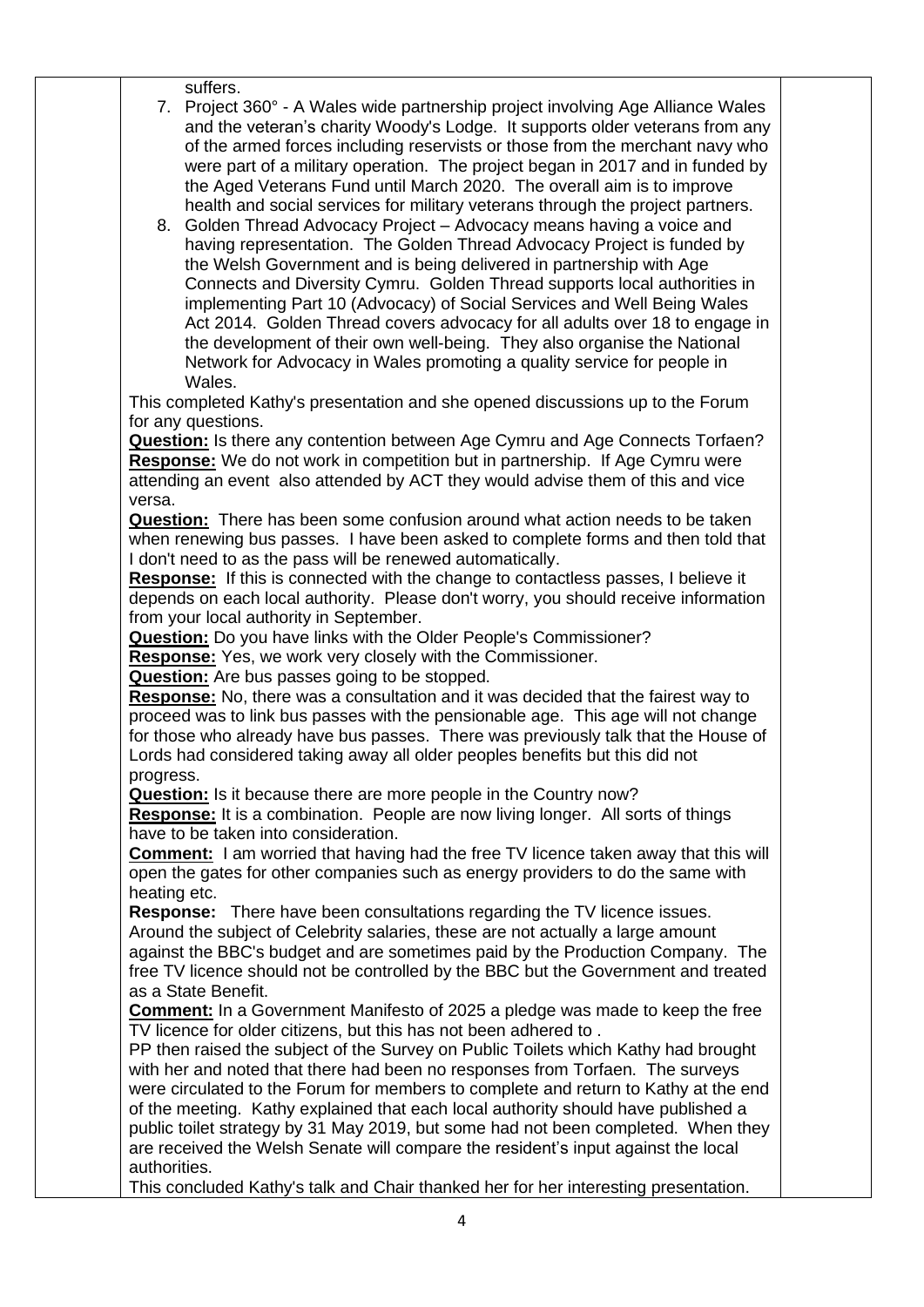| 3  | Matters arising from the minutes of the previous meeting<br>The Minutes from the previous meeting were confirmed and seconded as correct by<br>Jane Dorsett and Bridget Barnes with the following amendments.                                                                                                                                                                                                                                                                                                                                                                                                                                                                                                                                                                                                                                                                                                                                                                                                                                                                                                                                                                                                                                                                                                                                                                              |  |
|----|--------------------------------------------------------------------------------------------------------------------------------------------------------------------------------------------------------------------------------------------------------------------------------------------------------------------------------------------------------------------------------------------------------------------------------------------------------------------------------------------------------------------------------------------------------------------------------------------------------------------------------------------------------------------------------------------------------------------------------------------------------------------------------------------------------------------------------------------------------------------------------------------------------------------------------------------------------------------------------------------------------------------------------------------------------------------------------------------------------------------------------------------------------------------------------------------------------------------------------------------------------------------------------------------------------------------------------------------------------------------------------------------|--|
|    | 1. Muriel Tanner is named as Price. Amend to correct surname of Tanner.<br>2. Sylvia Hoad is named as Sylvia Hood. Amend to correct surname of Hoad.<br>3. The guests named as Elizabeth and Kath/Kathy to be amended to Dr<br>Liesbeth Beeckman who is undertaking a Welsh Government Leadership<br>Graduate Programme hosted by Torfaen Public Services Board. Liesbeth is<br>not a member of the PSB and does not represent them. Cath Cleaves is the<br>Strategic Engagement Officer for Torfaen CBC. Rosie Seabourne is the<br>Environment Volunteer Coordinator within TCBC's Neighbourhood Services<br>department and not from Keep Wales Tidy although she does work closely<br>with them.                                                                                                                                                                                                                                                                                                                                                                                                                                                                                                                                                                                                                                                                                         |  |
|    | PP then moved the meeting on by asking all members if they had a voting slip for the<br>AGM and confirmed again that everyone was registered and had a raffle ticket if<br>required.                                                                                                                                                                                                                                                                                                                                                                                                                                                                                                                                                                                                                                                                                                                                                                                                                                                                                                                                                                                                                                                                                                                                                                                                       |  |
|    | <b>AGM</b><br>Votes for the offices of Chair, Vice Chair, Secretary and Treasurer were made and<br>handed to Melanie Faulkner, ACT to be counted. She was assisted by Kathy Lye.<br>The votes were recorded as:-<br>Patricia Parsons as Chair - 28<br>Toni Hayes as Vice Chair - 32<br>Walter Harris as Secretary - 30<br>Roslyn Chamberlain as Treasurer - 29<br>All will continue in their current roles until the next AGM.                                                                                                                                                                                                                                                                                                                                                                                                                                                                                                                                                                                                                                                                                                                                                                                                                                                                                                                                                             |  |
| 4. | <b>Chairs Report: Patricia Parsons</b><br>PP advised that she had experienced a very enjoyable and interesting as Cwmbran<br>50+ Forum Chair. They had all worked well as a good team and steering group. The<br>following had been achieved during the year:-<br>Bank signatories have been changed,<br>The Constitution has been rewritten.<br>$\bullet$<br>There has been a change in the order of the meetings.<br>٠<br>Grants have been applied for and received.<br>Socially, a good Christmas meal had been enjoyed as well as a successful<br>trip to Duffryn House and Gardens. Cowbridge had been enjoyed by all and<br>it was hoped another visit could be organised in the future. The Forum had<br>welcomed a variety of Speakers and the first steps had been made to<br>integrate with the Youth Forum.<br>For the future PP hoped for the following:-<br>To continue to enjoy a variety of speakers and any suggestions for these<br>$\bullet$<br>were welcomed.<br>To plan the next Christmas lunch.<br>$\bullet$<br>To plan future outings and PP suggested support of the Congress Theatre<br>matinees.<br>Chair thanked all members for being such a strong Forum. She also thanked Steve<br>Honeywill TCBC and Melanie Faulkner, ACT for their support.<br>Paul Davey then wished to make a vote of thanks to the Chair and the Group.<br>Treasurers monthly report - |  |
|    | July Subs - £26.00.                                                                                                                                                                                                                                                                                                                                                                                                                                                                                                                                                                                                                                                                                                                                                                                                                                                                                                                                                                                                                                                                                                                                                                                                                                                                                                                                                                        |  |
|    | 5                                                                                                                                                                                                                                                                                                                                                                                                                                                                                                                                                                                                                                                                                                                                                                                                                                                                                                                                                                                                                                                                                                                                                                                                                                                                                                                                                                                          |  |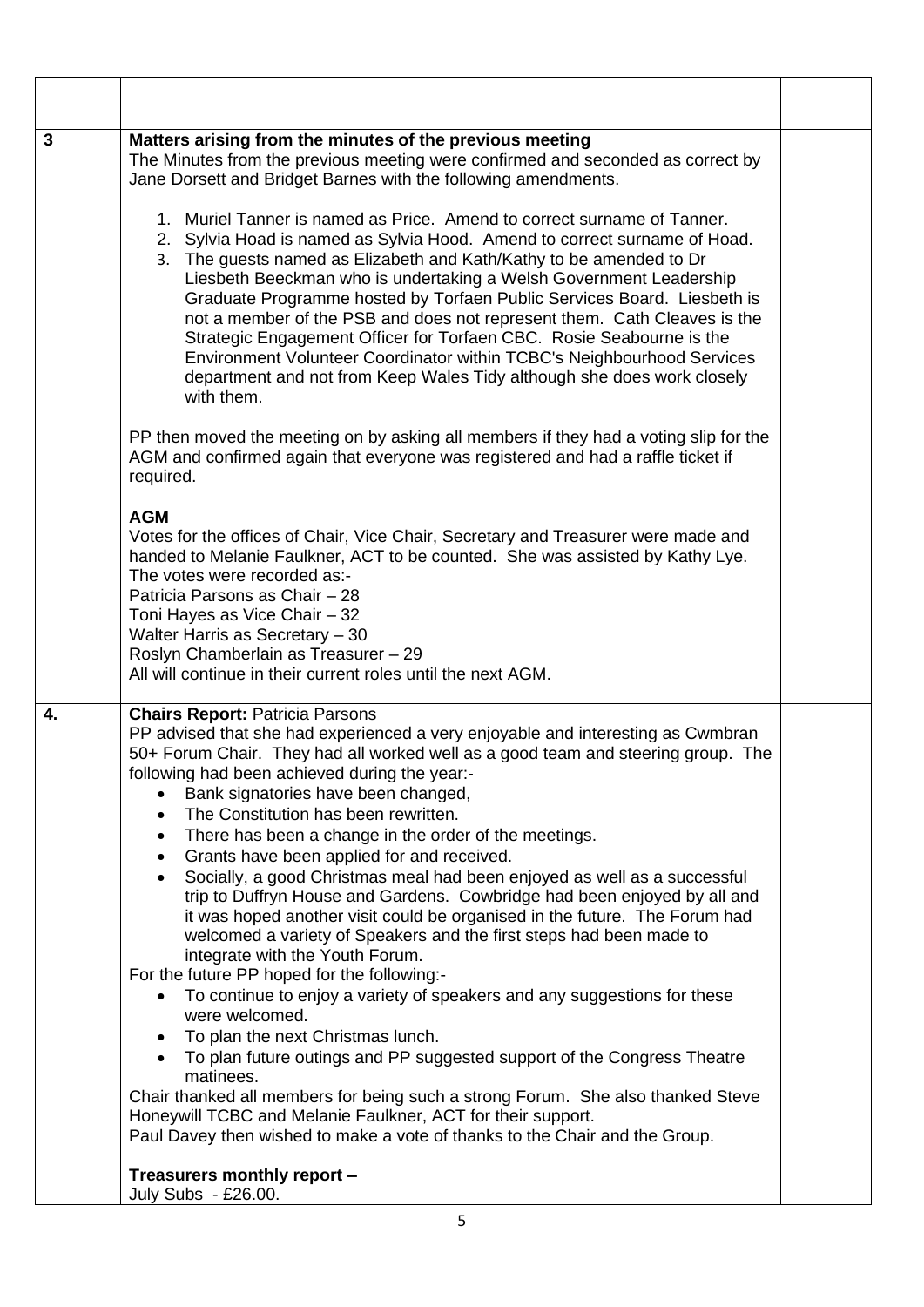|    | Rent - £20.00.<br>Raffle Prize - £5.00.<br>Refreshments - £2.48<br>Cwmbran Community Council Grant £380.00<br>Bank Business - £1006.54 (includes 17p interest).<br><b>Bank Current - £2434.53</b><br>Total in Bank - £3441.07.<br>Cash in Hand - £34.82<br>Treasurers end of year report -<br>Grants received - £1130.00<br>Raffle money and subscriptions - £314.00<br>Money towards the trip - £245.00<br>Expenditure:-<br>Raffle prizes - £55.00<br>Refreshments - £20.50<br>Library Rent - £200.00<br>Christmas Meal - £639.50<br>Trips - £659.30<br>RC thanked Roger for his help in auditing the accounts and PP for being a really<br>good Chair. She then asked the Forum if there were any questions regarding the<br>accounts. There were no questions.<br>Secretary's Report: Walter Harris<br>WH advised that he has emailed local MP, Nick Thomas-Symonds on 15 <sup>th</sup> August<br>2019 regarding the TV licence fee and is waiting for a reply. It was suggested that<br>he also contact the MP for Monmouth and WH agreed that he would forward the<br>email correspondence as appropriate.<br><b>Delegates Report</b><br>There will be an open morning for Pontypool RNTB on 28 <sup>th</sup> August. This will be held<br>in their quarters next to Pontypool Museum.<br>Chair advised that she, RC and Cath Cleaves have attended the Senate and she can<br>advise the following:-<br>It was noted that on 9 <sup>th</sup> July the person who opened the meeting remarked | <b>WH</b> |
|----|---------------------------------------------------------------------------------------------------------------------------------------------------------------------------------------------------------------------------------------------------------------------------------------------------------------------------------------------------------------------------------------------------------------------------------------------------------------------------------------------------------------------------------------------------------------------------------------------------------------------------------------------------------------------------------------------------------------------------------------------------------------------------------------------------------------------------------------------------------------------------------------------------------------------------------------------------------------------------------------------------------------------------------------------------------------------------------------------------------------------------------------------------------------------------------------------------------------------------------------------------------------------------------------------------------------------------------------------------------------------------------------------------------------------------------------------------------------------------------------------------|-----------|
|    | now in place and was working to actively get more members involved.<br>Steve Huxton on behalf of Helena Huxton advised they were concentrating<br>٠<br>on a) ending ageism; b) stopping abuse of older people and c) ageing well.<br>Steve Huxton is also encouraging members to complete the Older Peoples<br>$\bullet$<br>Commissioners Survey on Transport to Health Services.<br>Helena Herklotts has expressed concerns around fuel poverty and is working<br>$\bullet$<br>with the Senate on this.<br>Correspondence - none.                                                                                                                                                                                                                                                                                                                                                                                                                                                                                                                                                                                                                                                                                                                                                                                                                                                                                                                                                                |           |
|    |                                                                                                                                                                                                                                                                                                                                                                                                                                                                                                                                                                                                                                                                                                                                                                                                                                                                                                                                                                                                                                                                                                                                                                                                                                                                                                                                                                                                                                                                                                   |           |
| 5. | <b>Age Connects Torfaen - information:</b><br>None.                                                                                                                                                                                                                                                                                                                                                                                                                                                                                                                                                                                                                                                                                                                                                                                                                                                                                                                                                                                                                                                                                                                                                                                                                                                                                                                                                                                                                                               |           |
| 6. | Draw Raffle, Have your say                                                                                                                                                                                                                                                                                                                                                                                                                                                                                                                                                                                                                                                                                                                                                                                                                                                                                                                                                                                                                                                                                                                                                                                                                                                                                                                                                                                                                                                                        |           |
|    | The raffle was drawn, and the winning ticket was 286.<br><b>Comment:</b> I have been receiving a lot of scam calls lately.<br>One said that they were the Bank and that money had been taken out of my account.                                                                                                                                                                                                                                                                                                                                                                                                                                                                                                                                                                                                                                                                                                                                                                                                                                                                                                                                                                                                                                                                                                                                                                                                                                                                                   |           |
|    | Another said about there being problems with Broadband in my area.<br>Kathy Lye advised that BT can stop nuisance calls to a point. There is a preference<br>service, but this is only used by legitimate companies and not scammers. It also<br>does not cover calls from abroad. However, there are screening services available                                                                                                                                                                                                                                                                                                                                                                                                                                                                                                                                                                                                                                                                                                                                                                                                                                                                                                                                                                                                                                                                                                                                                                |           |